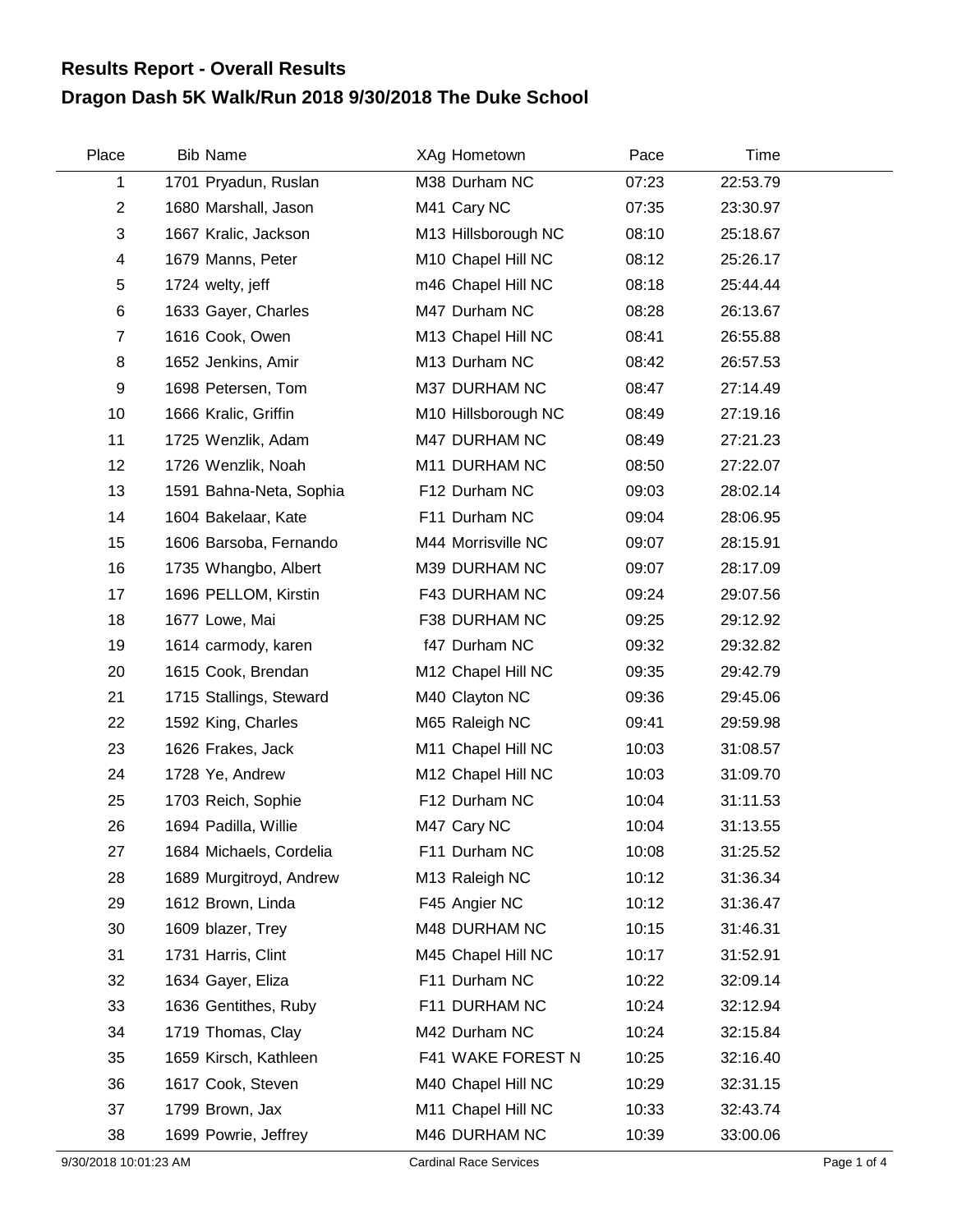| Place | <b>Bib Name</b>          | XAg Hometown        | Pace  | Time     |  |
|-------|--------------------------|---------------------|-------|----------|--|
| 39    | 1653 Jenkins, Casey      | M44 Durham NC       | 10:44 | 33:17.73 |  |
| 40    | 1712 Siddiqui, Nazema    | F42 Durham NC       | 10:44 | 33:17.82 |  |
| 41    | 1619 Cutright, Garry     | M37 DURHAM NC       | 10:47 | 33:26.44 |  |
| 42    | 1688 Miller, Zara        | F11 DURHAM NC       | 10:50 | 33:33.54 |  |
| 43    | 1674 Liss, Jamie         | M7 Chapel Hill NC   | 10:50 | 33:34.47 |  |
| 44    | 1675 liss, jason         | m42 Chapel Hill NC  | 10:50 | 33:34.69 |  |
| 45    | 1625 Flynn, Abby         | F30                 | 10:51 | 33:37.56 |  |
| 46    | 1716 Stillings, Wyatt    | M11                 | 10:51 | 33:37.62 |  |
| 47    | 1639 Gilchrist, Lily     | F7 Chapel Hill NC   | 10:51 | 33:38.24 |  |
| 48    | 1632 Garman, Sam         | <b>M8 DURHAM NC</b> | 11:00 | 34:07.30 |  |
| 49    | 1686 Miller, Beth        | F42 DURHAM NC       | 11:01 | 34:07.64 |  |
| 50    | 1739 Brown, David        | M44 Chapel Hill NC  | 11:09 | 34:33.24 |  |
| 51    | 1734 Szott, Mike         | M44 Chapel Hill NC  | 11:18 | 35:01.98 |  |
| 52    | 1685 Michelman, Dave     | M61 Durham NC       | 11:27 | 35:29.49 |  |
| 53    | 1601 Bahna, Emily        | F48 Durham NC       | 11:41 | 36:12.08 |  |
| 54    | 1641 Gominger, Natalie   | F38 Durham NC       | 11:42 | 36:16.50 |  |
| 55    | 1710 Schreiber, Eric     | M48 Durham NC       | 11:42 | 36:16.99 |  |
| 56    | 1732 Suchindran, Sunil   | M41 Durham NC       | 11:54 | 36:53.89 |  |
| 57    | 1621 Dodge, Grayson      | M7 DURHAM NC        | 11:55 | 36:55.97 |  |
| 58    | 1623 Dodge, Lucas        | M10 DURHAM NC       | 11:56 | 36:58.31 |  |
| 59    | 1665 kowal, julie        | F39 Durham NC       | 11:59 | 37:07.70 |  |
| 60    | 1622 Dodge, Julie        | F47 DURHAM NC       | 11:59 | 37:08.70 |  |
| 61    | 1648 Houde, Alex         | M11 Durham NC       | 12:02 | 37:17.82 |  |
| 62    | 1733 Szott, Lizzy        | F39 Chapel Hill NC  | 12:02 | 37:19.58 |  |
| 63    | 1664 Kowal, Ginger       | F33 Asheville NC    | 12:04 | 37:23.30 |  |
| 64    | 1700 Powrie, Lauren      | F12 DURHAM NC       | 12:10 | 37:43.14 |  |
| 65    | 1720 Tisch, Lucy         | F9 Durham NC        | 12:11 | 37:47.50 |  |
| 66    | 1687 Miller, Juliet      | F9 DURHAM NC        | 12:12 | 37:49.02 |  |
| 67    | 1650 Houde, LEah         | F44 Durham NC       | 12:14 | 37:55.31 |  |
| 68    | 1673 Lindgren, Danielle  | F31 Chapel Hill NC  | 12:21 | 38:17.92 |  |
| 69    | 1637 Gilchrist, Chloe    | F9 Chapel Hill NC   | 12:23 | 38:23.32 |  |
| 70    | 1714 Skye, Hayley        | F9 Durham NC        | 12:24 | 38:26.62 |  |
| 71    | 1613 Bryan, Leslie       | F31 DURHAM NC       | 12:25 | 38:29.50 |  |
| 72    | 1638 Gilchrist, Jennifer | F41 Chapel Hill NC  | 12:42 | 39:22.75 |  |
| 73    | 1717 Suchindran, Lipi    | F39 Durham NC       | 12:43 | 39:24.24 |  |
| 74    | 1670 Kumar, Mia          | F7 DURHAM NC        | 12:52 | 39:54.66 |  |
| 75    | 1671 Kumar, Naveen       | M40 DURHAM NC       | 12:53 | 39:55.02 |  |
| 76    | 1744 Wooldridge, Becca   | F58 DURHAM NC       | 12:53 | 39:56.75 |  |
| 77    | 1709 Schreiber, Andrew   | M11 Durham NC       | 13:00 | 40:17.74 |  |
| 78    | 1654 Jenkins, Ziyad      | M11 Durham NC       | 13:00 | 40:18.96 |  |
| 79    | 1645 Henderson, Megan    | F10 Chapel Hill NC  | 13:01 | 40:21.45 |  |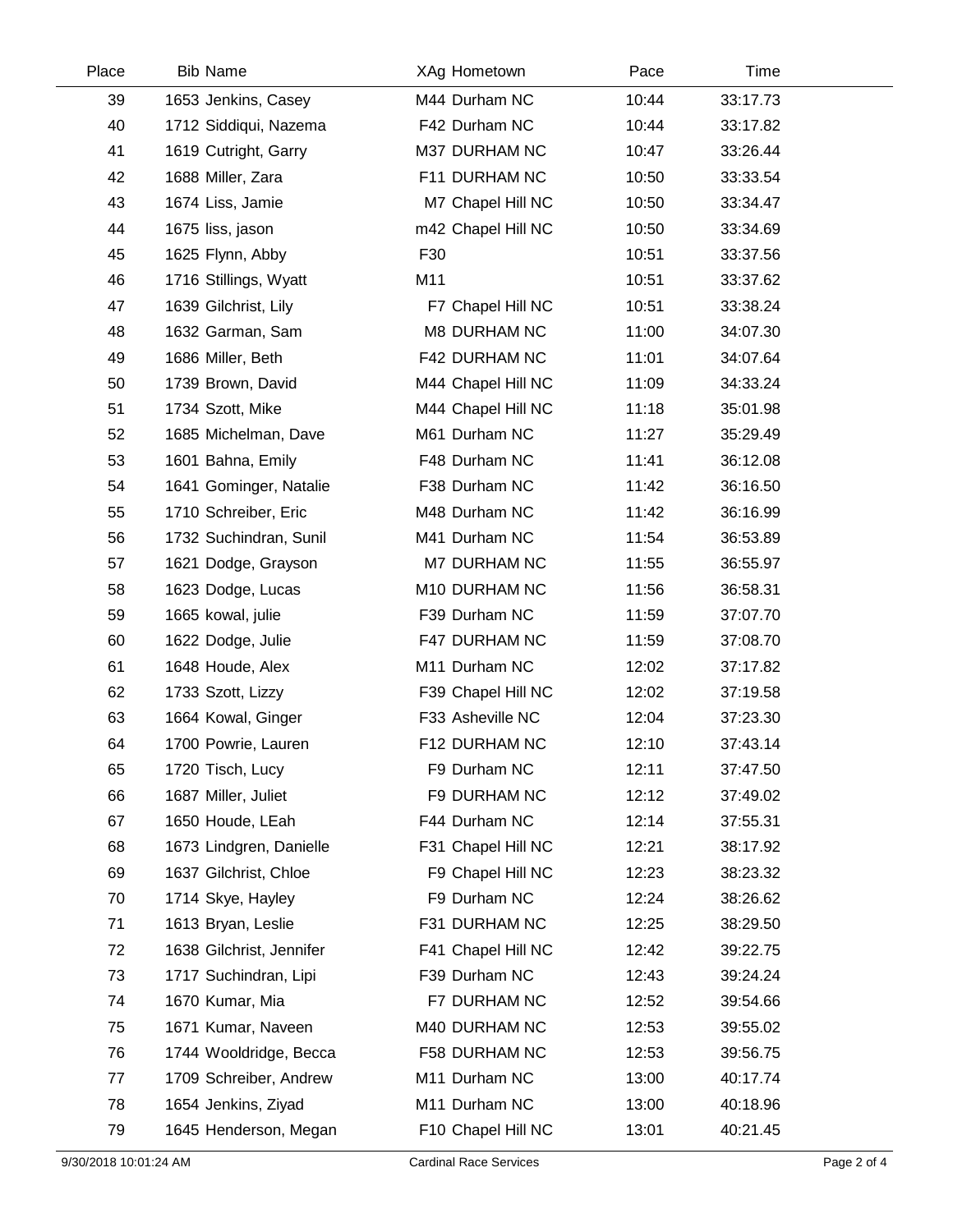| Place | <b>Bib Name</b>                | XAg Hometown        | Pace  | Time     |  |
|-------|--------------------------------|---------------------|-------|----------|--|
| 80    | 1627 Frakes, Sydney            | F9 Chapel Hill NC   | 13:02 | 40:22.83 |  |
| 81    | 1646 Henderson, Paul           | M44 Chapel Hill NC  | 13:06 | 40:35.67 |  |
| 82    | 1657 Karra, Oliver             | M10 Durham NC       | 13:11 | 40:51.58 |  |
| 83    | 1658 Karra, Ravi               | M39 Durham NC       | 13:16 | 41:07.17 |  |
| 84    | 1723 Welty, Caroline           | F11 Chapel Hill NC  | 13:24 | 41:32.20 |  |
| 85    | 1730 Harris, Geneveive         | F10 Chapel Hill NC  | 13:24 | 41:32.36 |  |
| 86    | 1610 Borrajo, Paloma           | F46 Morrisville NC  | 13:39 | 42:18.38 |  |
| 87    | 1605 Barsoba, Aidan            | M8 Morrisville NC   | 13:39 | 42:18.71 |  |
| 88    | 1661 Koerner, Evie             | F8 Durham NC        | 13:54 | 43:05.59 |  |
| 89    | 1713 Skye, Ann                 | F57 Durham NC       | 13:54 | 43:06.81 |  |
| 90    | 1695 PELLOM, Gary              | M63 DURHAM NC       | 13:56 | 43:12.08 |  |
| 91    | 1692 Nygren, Cara              | F41 Durham NC       | 13:56 | 43:12.13 |  |
| 92    | 1618 Criscione-Schreiber, Lisa | F47 Durham NC       | 13:57 | 43:15.28 |  |
| 93    | 1737 Szott, Mike               | M44 Chapel Hill NC  | 14:03 | 43:32.65 |  |
| 94    | 1697 Perry, Carol              | F67                 | 14:05 | 43:37.97 |  |
| 95    | 1718 Taylor, John              | M62 DURHAM NC       | 14:29 | 44:53.46 |  |
| 96    | 1721 Tisch, Stacey             | F43 Durham NC       | 14:40 | 45:28.80 |  |
| 97    | 1608 Bell, Grace               | F42 Durham NC       | 14:49 | 45:57.25 |  |
| 98    | 1607 Bell, Aidan               | M7 Durham NC        | 14:49 | 45:57.30 |  |
| 99    | 1620 Dean, Wyatt               | M8 Durham NC        | 14:55 | 46:13.46 |  |
| 100   | 1643 Gunn, Robyn               | F41 Durham NC       | 14:55 | 46:15.02 |  |
| 101   | 1668 Kumar, Amy                | F36 DURHAM NC       | 14:59 | 46:27.48 |  |
| 102   | 1624 Etter, Lori               | f48 Chapel Hill NC  | 15:04 | 46:42.70 |  |
| 103   | 1651 Houde, Tori               | F7 Durham NC        | 15:09 | 46:57.55 |  |
| 104   | 1649 Houde, JOE                | M45 Durham NC       | 15:11 | 47:04.03 |  |
| 105   | 1656 Karra, Myles              | M7 Durham NC        | 15:13 | 47:10.06 |  |
| 106   | 1630 Garman, Ellie             | F10 DURHAM NC       | 15:34 | 48:16.34 |  |
| 107   | 1631 Garman, Jim               | M42 DURHAM NC       | 15:34 | 48:16.44 |  |
| 108   | 1729 Ye, Wangming              | M50 Chapel Hill NC  | 15:45 | 48:50.66 |  |
| 109   | 1669 Kumar, Anya               | F5 DURHAM NC        | 15:47 | 48:56.05 |  |
| 110   | 1662 Koerner, Grant            | M6 Durham NC        | 15:49 | 49:00.93 |  |
| 111   | 1660 Koerner, Claire           | F37 Durham NC       | 15:49 | 49:01.68 |  |
| 112   | 1655 Karra, Cara               | F40 Durham NC       | 15:49 | 49:01.85 |  |
| 113   | 1690 Murgitroyd, Brooke        | F11 Raleigh NC      | 16:00 | 49:35.05 |  |
| 114   | 1736 Lanier, Mason             | F12 Hillsborough NC | 16:05 | 49:51.61 |  |
| 115   | 1691 Murgitroyd, Edward        | M43 Raleigh NC      | 16:13 | 50:15.97 |  |
| 116   | 1635 Gentithes, Annie          | F41 DURHAM NC       | 16:19 | 50:36.41 |  |
| 117   | 1682 Mehas, Paulette           | F60 Durham NC       | 17:56 | 55:35.06 |  |
| 118   | 1683 Mehas, Shayna             | F38 Durham NC       | 17:56 | 55:35.10 |  |
| 119   | 1647 Hicks, Benay              | U30                 | 18:17 | 56:40.55 |  |
| 120   | 1702 Rankine, Leith            | M32 Durham NC       | 18:20 | 56:50.38 |  |